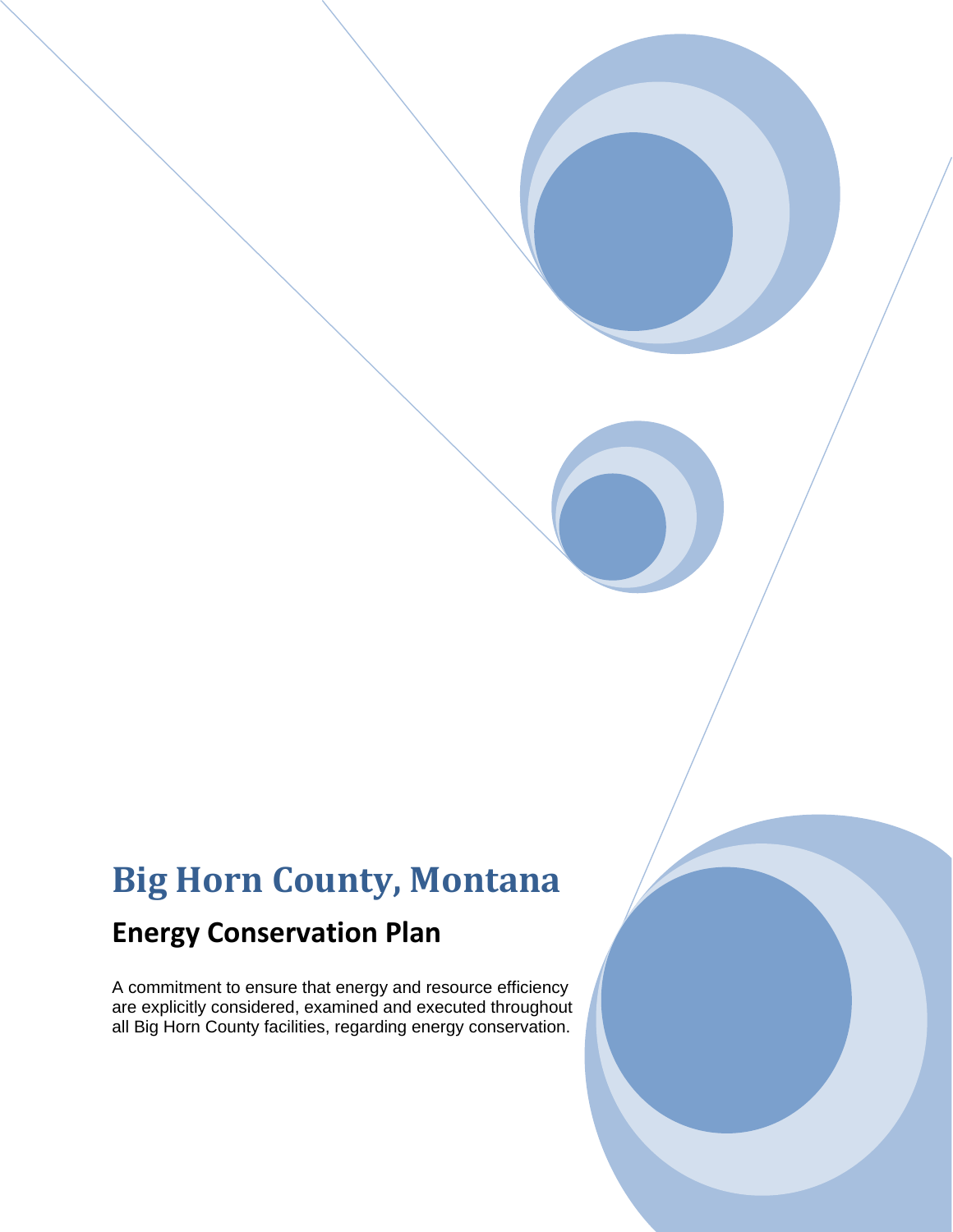#### **Big Horn County, Montana**

## **Contents**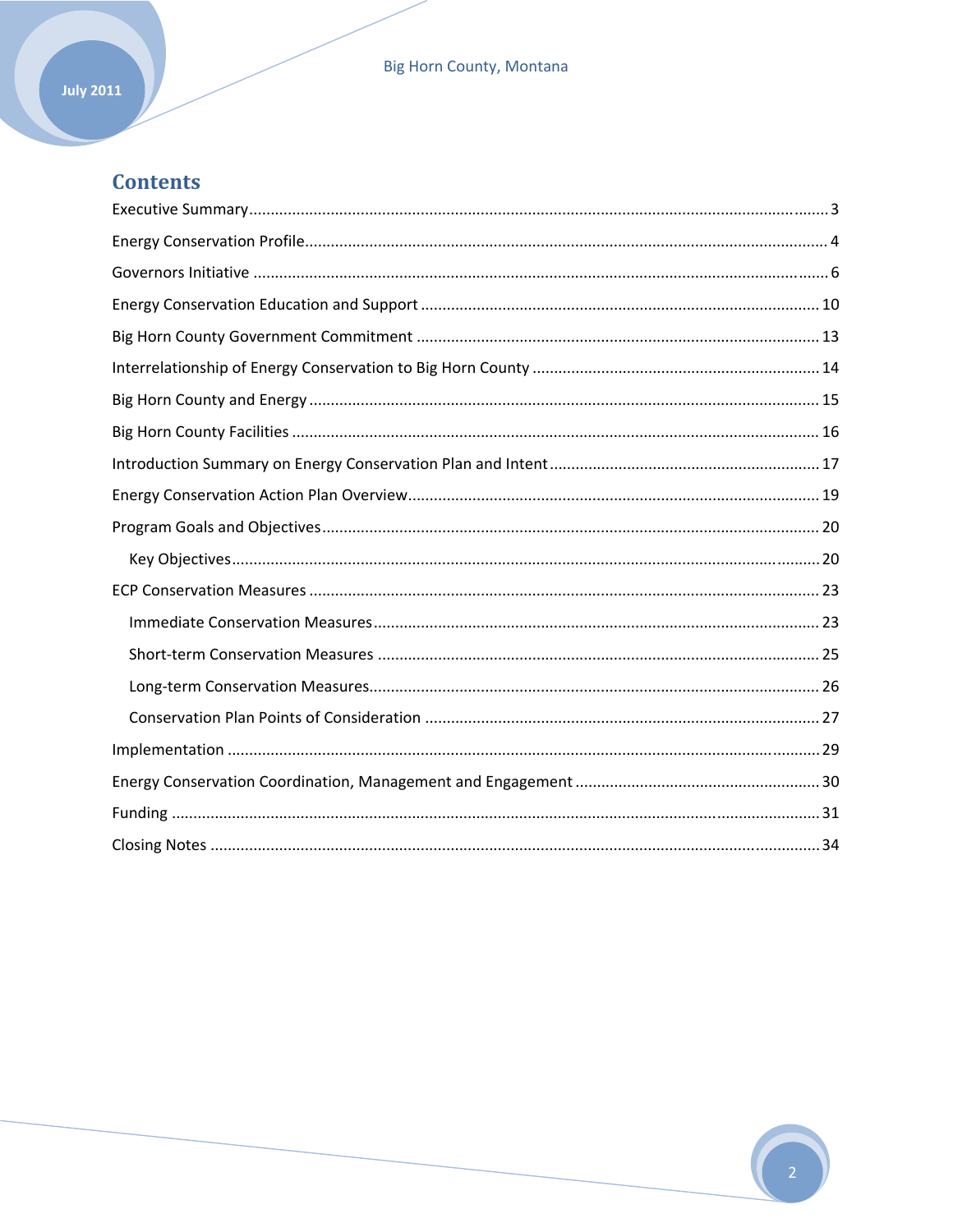#### **EXECUTIVE SUMMARY**

The availability of energy resources is important to residents, businesses, developers, institutions, industries and all levels of government. Energy heats and cools our indoor environments, fuels our vehicles and powers multitudes of computer equipment, appliances and other equipment. Energy is critical to all aspects of our lifestyles and, as continuing technology advancements are made, our reliance on energy resources increases.

Due to the increasing concern for the limits and environmental impacts of non-renewable resources, as well as interest in energy alternatives, an Energy Conservation Plan (ECP) was determined to be a necessary element to the Big Horn County long-term comprehensive plan.

The purpose of the Big Horn County ECP is to introduce cost-effective, energy-efficient technologies into Big Horn County facilities and promote an energy conscious culture that encourages prudent decisions with regard to energy consumption. In the bigger picture, the reduction in total energy demand will result across all Big Horn County government operations, positively addressing escalating utility usage and costs. This measure can help hedge against higher energy costs each budget year. Energy conservation is the key element of this plan because of its potential to reduce overall energy demand, costs and consumption.

Recommendations and guidelines from the Big Horn County ECP are intended to ensure that energy and resource efficiency are explicitly considered, examined and executed throughout all Big Horn County facilities, regarding energy conservation. This plan establishes and dictates quidelines for cost-efficient and sustainable resource consumption within all Big Horn County facilities, while allowing the Big Horn County Commissioners the opportunity to coordinate and manage the implementation and execution of the policy. The majority of this information and analysis is described under the short-term and long-term activities that could be implemented to reduce energy consumption and reduce costs.

Although it is not discussed in detail in this plan, there is a positive impact to the environment when energy saving activities occur. Using a variety of sources, this plan will provide general energy efficiency techniques and methodologies that could be reasonably implemented in day to day functions within Big Horn County facilities that will have an immediate effect on energy savings and costs. This plan is not a static document and may be modified in the future to reflect emerging "best management practices" in energy conservation and energy management strategies and initiatives.

Energy conservation can also play an important role in addressing climate change by lowering overall greenhouse gas emissions. It is often the most economical strategy to advance climate protection efforts and provides an environmentally safe alternative to increased energy production and consumption.

John Pretty On Top Chair

**Sidney Fizzpatrick** Member



 $Chad F$ ∙enner Member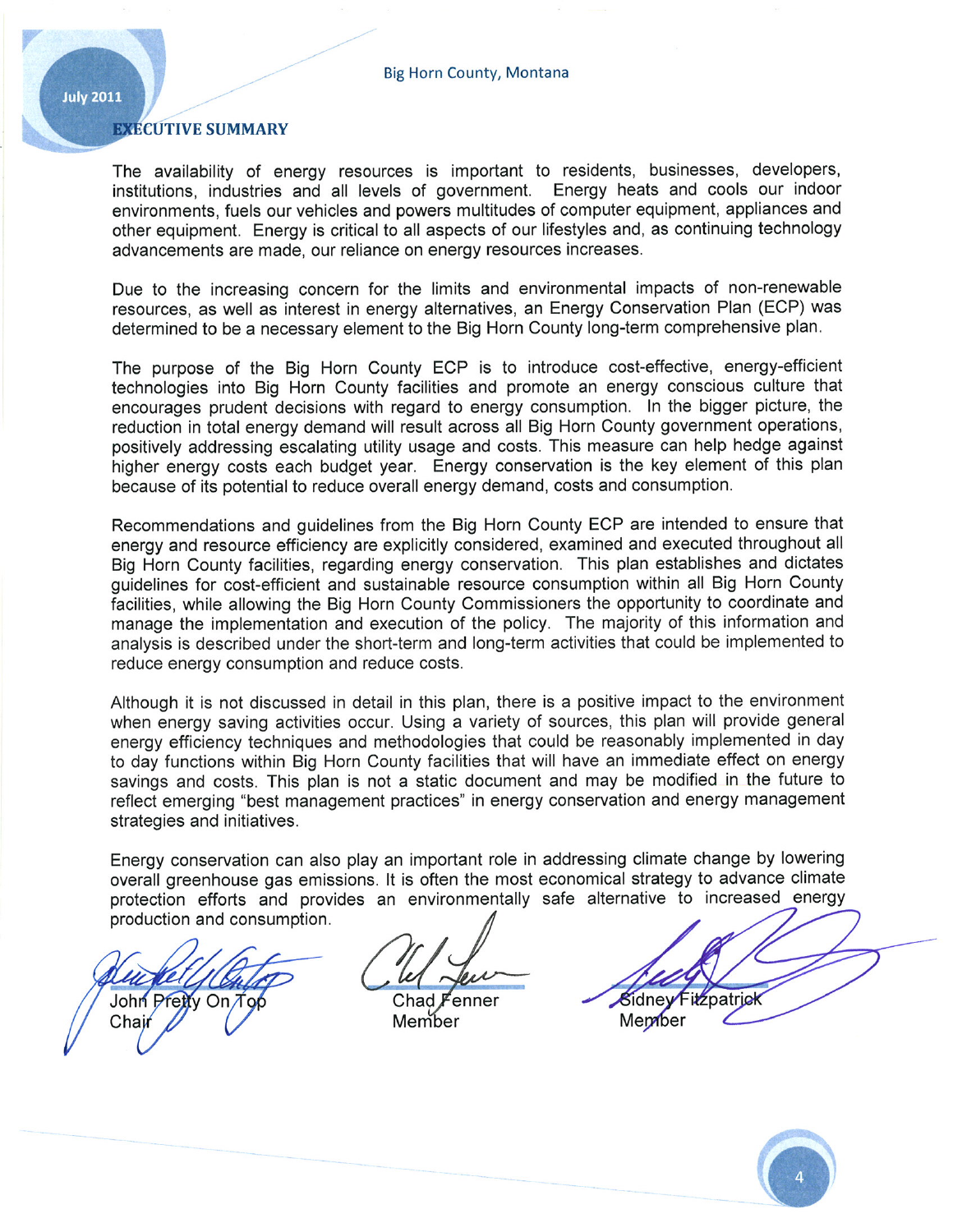### **Energy Conservation Profile**

A detailed profile of energy sources, uses and conservation practices was compiled prior to the development of the ECP. Key findings from this analysis include:

- Modern society is reliant on energy for commercial, industrial and residential uses and for travel and transportation among these uses. Energy is required for the construction and operation of most of the modern built facilities in both the public and private sectors. The vast majority of transportation modes used today are motorized and powered by gasoline or other fuels. As the technology in all aspects of our lifestyles increase, so too does our demand and reliance on energy resources.
- Sources of energy used in modern commercial, industrial and residential uses include:
	- Renewable sources (solar, geothermal, wind, wood, etc.)
	- Non-renewable sources (coal, propane, etc.)
	- Hybrid fuel sources (biodiesel, ethanol, etc.)
- Montana is home to more than a quarter of the country's estimated recoverable coal reserves, as well as large deposits of oil and natural gas. Montana provides about 4 percent of the nation's coal production and exports to more than 15 states.
- Montana has low electricity prices as compared to the national average (25 percent lower) and relies on coal for almost 60 percent of its electricity production. However, the price of electricity in Montana has grown steadily over the past 50 years with dramatic increases in the 1970s and early 1980s. Gasoline and diesel fuel prices have increased dramatically since 2000.
- The selection of an energy source for a particular use depends on what types of energy is needed and what sources are available.
- Energy use and rates of consumption for any individual site or operation are influenced by a number of factors: site design, building size and materials, operational costs of equipment and transportation needs.
- The cost of energy impacts both public and private sectors. Residents pay energy bills for home heating, electricity and fuel costs for travel. Businesses and industries, including farming and ranching operations, pay the equipment costs of processing and production and transportation costs to import supplies and export products and services. Business facilities and community institutions pay for facility heating, cooling and electricity.
- Consumption of gasoline has decreased over the last four years while the consumption of diesel fuel has increased. Montana ranks  $18<sup>th</sup>$  in the nation for per capita consumption of gasoline (as of 2005). However, geography and location affects state energy consumption for transportation. Traditional wisdom indicates that larger and rural states consume more gasoline for transportation than smaller and urban states.
- Alternative fuels represent one of the best ways to reduce petroleum imports for transportation fuels. Alternative fuels include biodiesel, electricity, ethanol, hydrogen,